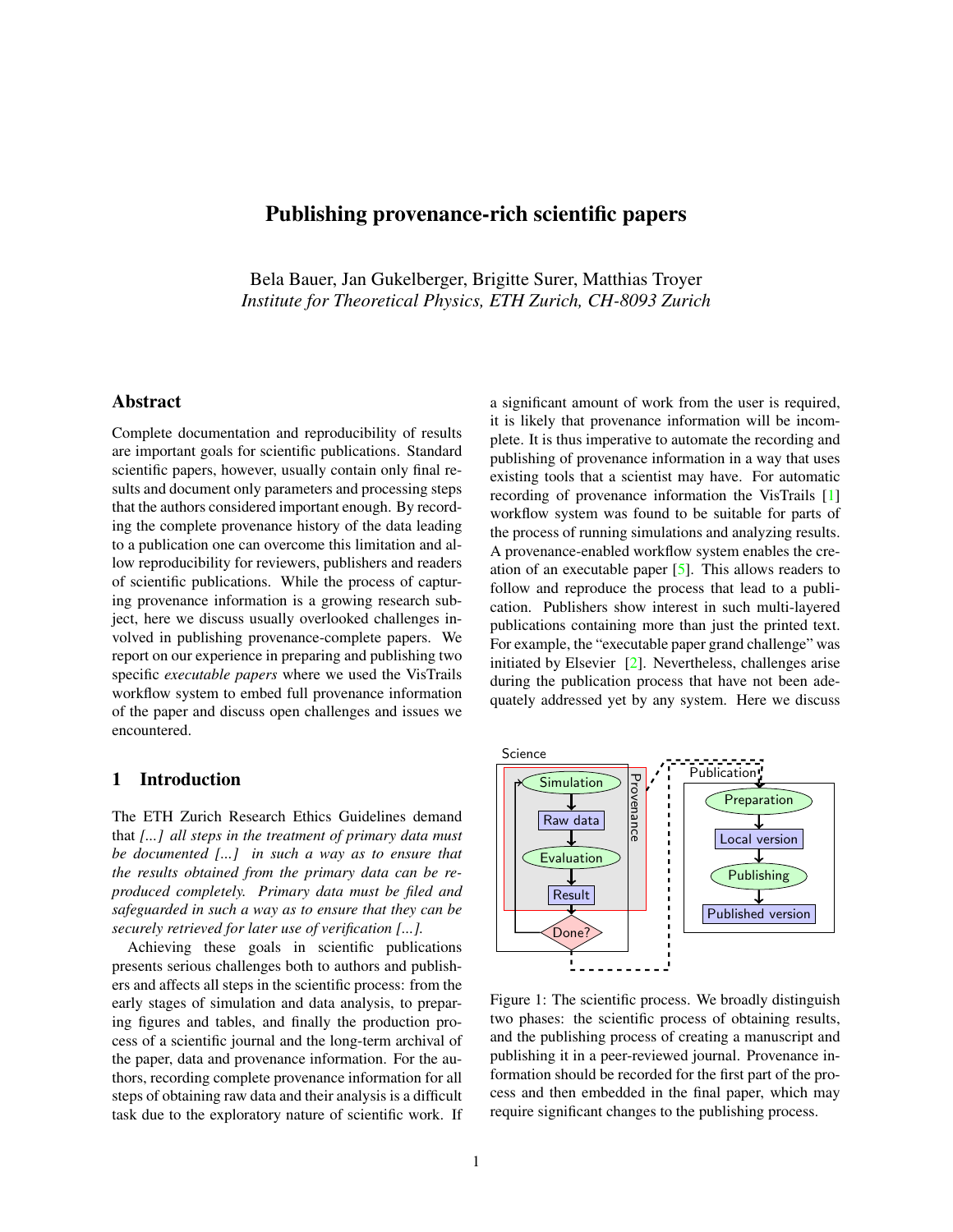some challenges we encountered and our approach to solve some of these issues. Two papers with two different publishers are described: Ref. [\[3\]](#page-3-3) is in the last stages of production and Ref. [\[4\]](#page-3-4) is in preparation. We address the whole scientific process, illustrated in Fig. [1](#page-0-0) including the preparation of a manuscript and the completion of the published paper with full provenance information (c.f. Fig. [2\)](#page-2-0). We focus primarily on tools and practices found to be useful in real scientific projects and identify some remaining challenges.

## 2 Recording provenance during the scientific process

Recording the full provenance information during the exploratory scientific process requires an automated approach. In the following, we discuss the specific tools we used to capture this information. A workflow system is an environment where users can construct complex computational tasks from a restricted set of modules, which perform well-defined small tasks. After setup it is run in a well-defined execution environment permitting observation of its behavior and recording the provenance information. Such a system can conserve all modification stages of a workflow to construct the full provenance history. For the two publications discussed here we have used the VisTrails workflow system [\[1\]](#page-3-0) and the ALPS libraries [\[3\]](#page-3-3).

Vistrails: The VisTrails system is an open-source provenance-enabled workflow system based on the portable open-source tools Python and Qt. It is specifically designed for the exploratory nature of scientific work and is easily integrated with existing tools. Vis-Trails comes with a variety of modules which aid the user in data handling, visualization and enables users to construct their own VisTrails modules. VisTrails implements an efficient caching mechanism for intermediate results whereupon changing a module parameter or the workflow structure only the parts depending on changed data need to be recomputed. With the VisTrails *Persistence* package, this caching scheme is extended such that data can be stored in a central repository [\[6\]](#page-3-5).

The ALPS (Algorithms and Libraries for Physics Simulations) [\[3\]](#page-3-3) project has open-source basic libraries for simulations of classical and quantum lattice problems and applications containing widely-used algorithms. Integration of many different libraries and algorithms is achieved by using common data formats for both input and output files. VisTrails modules exist that expose much of the functionality for setting up and running simulations as well as analyzing data. ALPS also comes with a set of libraries which ease recording of provenance information in the output files of large-scale simulations.

Large-scale simulations: Reproducibility requirements are much harder to meet for large-scale computations performed on supercomputers. Repeating computations is often neither feasible nor desirable and we therefore treat such numerical simulations on the same footing as experiments. We record and document a limited set of information allowing an expert in the field to reproduce the results. In particular, we record all the information which the researchers need in order to reproduce the simulations as meta data in the results. In our experience, the most important information to store includes the complete input data, including random seeds, the exact source code used, build options (compiler and library versions, build flags) and how the code was run, i.e. on what machine, when, by whom, with what command line options. While recording such information can seem like a daunting task to a beginning researcher, this process can be greatly simplified by developing libraries and build tools which automate the process of collecting such information and adding it to the result files – as we have done in the ALPS project.

One missing ingredient is keeping track of the state (software and hardware) of a supercomputer system at a given time. This should not be the task of individual researchers but rather supercomputer centers. Similarly, tools and operating system support need to be developed to automatically capture the relevant information on individual workstations.

### 3 The publishing process

After identifying the information needed for full reproducibility of results and presenting ways to facilitate its recording, we now turn to the topic of publishing a manuscript containing full simulation results and provenance information. The full input and output data of experiments and simulations which cannot be easily repeated need to be publicly and permanently available. This issue concerns data formats and storage locations.

Data formats: Publishing raw data is only useful if done in an open and well-documented format accessible to readers of the paper. Formats need to be stable for a long time and should not be specific to software versions, which may be abandoned. Without open community formats, definitions and documentation are necessary first steps. In condensed matter physics, we have defined open data formats based on XML and HDF5. Both are widely used file formats and supported by a large community with open source codes which will be maintained for a long time. The schemas used to store data are documented by the ALPS project and are accessible to any reader.

Archiving data: While some communities maintain public archives for large datasets, especially in observa-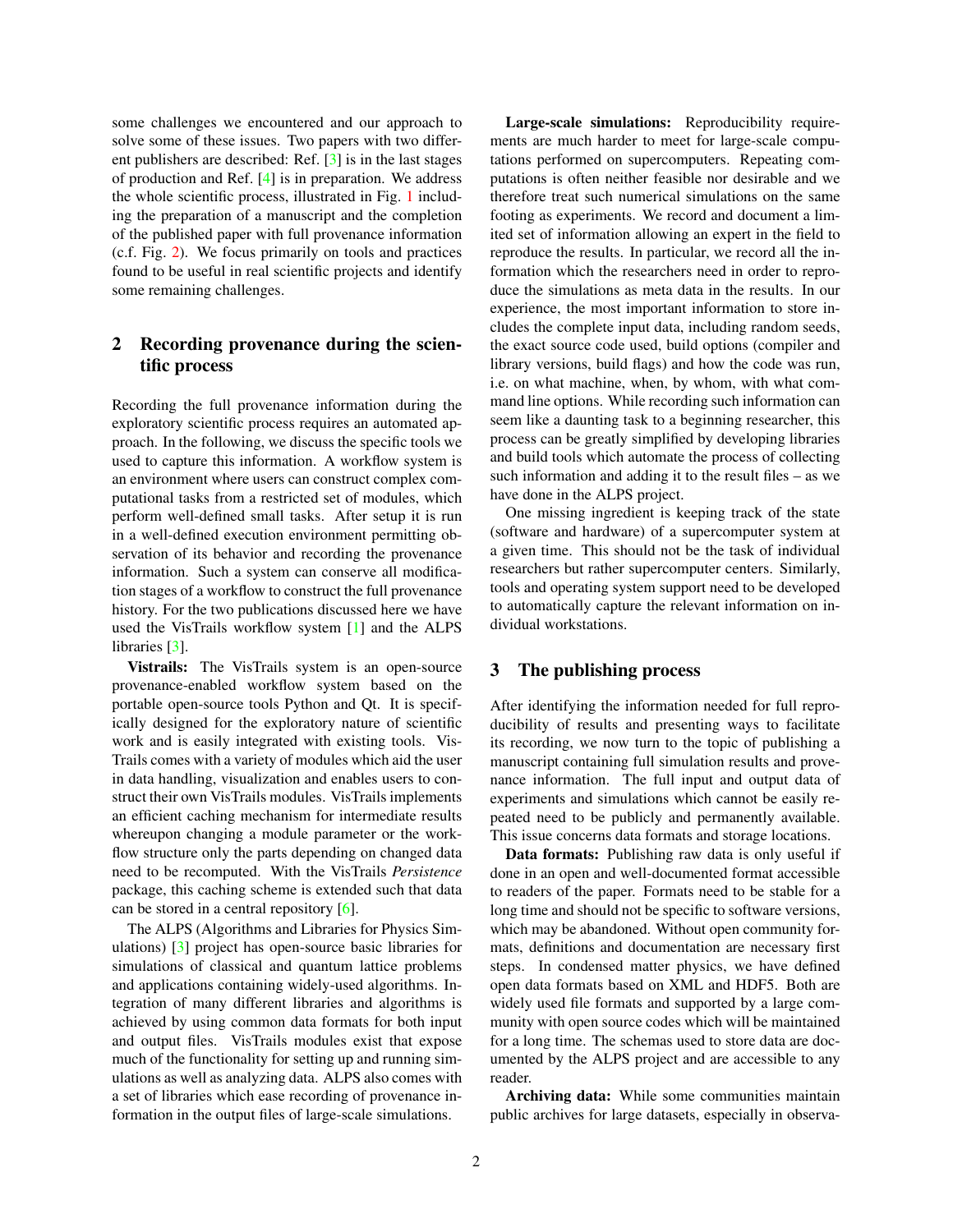

<span id="page-2-0"></span>Figure 2: In a provenance-rich paper, the online publication (here on the arXiv preprint archive) will contain the paper and auxiliary files, for example the full workflow that leads from raw data to a certain figure. The paper itself will contain links to the workflow files stored by the publisher. These worflows themselves might refer to simulation results in a data archive, which can be maintained either on an institutional level or also by the publisher.

tional sciences, other fields have no established common archives for experimental results or numerical simulations. Thus researchers have to find their own archiving solution. Such archives could be maintained by individual research groups, their institutions, or by publishers. Of these options, single research groups are the least desirable as the lifetime of a scientific publication will usually exceed the professional career of its authors. Many publishers, including the American Physical Society and the Institute of Physics, permitted authors to publish a limited amount of auxiliary files along with their papers. Only recently, publishers have started lifting size limitations and aim to publish the full data sets together with the paper.

### 3.1 Workflows and codes

The optimum for reproducibility is publishing not only all the data but also workflows used to obtain the published results. Here we use the term workflows in a broad sense not limited to workflow files of a specific workflow system, but also to scripts or codes used to produce the results. Such an approach opens the possibility for executable papers [\[5\]](#page-3-1) which enable readers to inspect and redo the published results.

Proprietary codes: Completely public codes are not a standard practice in many fields nor are they required by the ethics guidelines cited in the introduction. Computational results are often obtained using proprietary software that authors do not want publicly distributed. Not publishing the code, however, shifts the archival burden to authors. Authors might distribute source codes upon request assuring that the provenance information in the paper allows rerunning the simulations.

Adapting workflows to published versions of the data: An additional complication arises when the workflows refer to *local versions* of input data and have to be changed to the actual location of the *published versions* of the data. To address this issue it will be very important to avoid inconvenient and error-prone manual changes to workflows and to provide tools that can automatically provide these transformations in a safe and transparent way.

### 3.2 Publishing provenance-rich papers

The actual scientific paper is usually a PDF document downloadable from the website of the journal. We intend to provide the reader with the full provenance information by publishing the workflows and data along with the PDF document. The linking of the different components of such a multi-layered publication can be achieved by enhancing figures with "deep captions" – links from the figure to the provenance information showing how it was produced – and referencing the archival location of the data from the workflows. An overview of such a paper is shown in Fig. [2.](#page-2-0) Keeping the links intact and publishing such a multi-layered paper challenges the current publishing processes.

Preparing the paper: In the preparation of our papers we profit from a VisTrails LATEX plugin which directly connects a figure to the workflow that generated it. This plugin is based on a VisTrails server infrastructure: the LAT<sub>E</sub>X source contains a command that takes the address of a VisTrails server, the workflow number and version used to create the figure. When compiling the